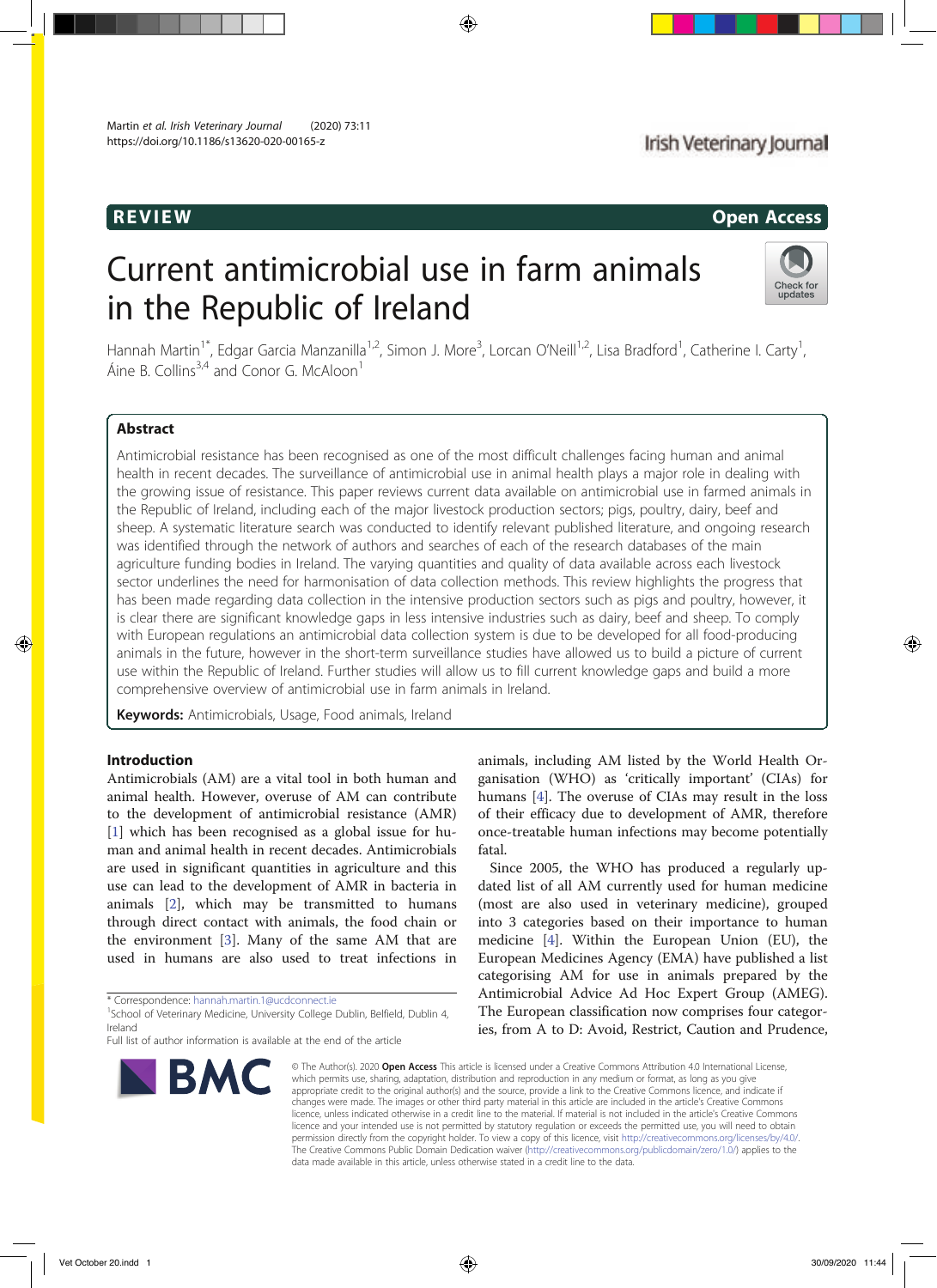respectively. The categorisation of AM classes for veterinary use in the EU, with examples of active substances per class, is available on the EMA's website [5]. The categorisation is intended as a tool to support decisionmaking by veterinarians on which AM is appropriate to use to reduce the threat of AMR development.

In 2015, the WHO published the Global Action Plan on AMR [6] including five strategic objectives to combat the threat of AMR to both human and animal health. A key objective of the WHO Global Action Plan on AMR focuses on strengthening knowledge of AMR and antimicrobial use (AMU) through surveillance [6]. Reliable data on the quantities of AM used are needed to benchmark usage, observe trends over time and to monitor the response to any interventions to reduce use [7]. Within the EU, the EMA promotes the prudent use of AM in humans and animals, and the collection of AMU data. EU member states are encouraged to record and report usage data in both human and animal health so that the impact of policy change may be monitored. Additionally, new EU Veterinary Medicines Regulations (EU) 2019/6 [8] will make it a requirement for AM prescription data on all food-producing animals to be collected in a national AM consumption database from January 2027.

Several EU member states, such as Belgium [9], Denmark [10], France [11], Sweden [12], the Netherlands [13] and the United Kingdom (UK) [14] publish annual reports on the consumption of veterinary AM at a national level. The introduction of surveillance programmes, based on routine, farm-level collection of usage data, has allowed many of these countries to make significant progress in reducing their AMU. In the Republic of Ireland, national usage data is not yet collected at farm level. However, the Department of Agriculture, Food & the Marine (DAFM) introduced an AM database collection system for commercial pig herds in November 2019, with plans to develop similar systems for other livestock sectors to comply with new EU legislation [8].

In 2017, Ireland published the National Action Plan on Antimicrobial Resistance 2017–20 (iNAP) [15]. This report outlines the steps needed to reduce the threat of AMR from the agricultural sector, including the collection of AMU data. As yet, there is no real-time collection of AMU data in Ireland. However, there are several examples of research conducted in Ireland to quantify AMU across the various livestock sectors. An all-island review of current AMU was not feasible as data from Northern Ireland are generally aggregated with data from Great Britain. Therefore, the purpose of this study was to review current AMU in the Republic of Ireland across and within the range of agricultural sectors, based on data that are available, to review current methodology that is being used to quantify AMU, and to identify gaps in sector-specific AMU that are not currently addressed in published or ongoing research.

#### Materials and methods

#### Systematic literature review of AMU

A systematic literature search was conducted using the databases PubMed and CAB Direct to identify relevant articles. The literature search was limited to articles published during 2010–2019. An initial search was first carried out for literature in all animal production sectors. Next, separate, independent searches were performed for each of the major production sectors; pigs, poultry, dairy, beef and sheep, with the final search results pooled. The search terms used were:

- 1. (((Antimicrobial) OR Antibiotic) AND Ireland) AND Animal Production
- 2. (((Antimicrobial) OR Antibiotic) AND Ireland) AND Pig OR Swine
- 3. (((Antimicrobial) OR Antibiotic) AND Ireland) AND Poultry OR Broiler OR Chicken OR Layer
- 4. (((Antimicrobial) OR Antibiotic) AND Ireland) AND Dairy OR Cattle OR Calf
- 5. (((Antimicrobial) OR Antibiotic) AND Ireland) AND Beef
- 6. (((Antimicrobial) OR Antibiotic) AND Ireland) AND Sheep

The titles of search results were screened by the first author. The criteria for selecting an article based on the title was the inclusion of the following phrases or ideas related to them: antibiotic use or therapy, antimicrobial use or therapy, or in-feed medication. Articles with relevant titles were exported and their abstracts were screened. Potentially eligible full-text manuscripts were then reviewed, and irrelevant articles were excluded. Inclusion criteria required that the articles dealt with one of the following categories of information: quantifying antimicrobial use, describing antimicrobial usage patterns, or collection of antimicrobial usage data.

#### Ongoing AMU research

A search was conducted to identify ongoing research projects in the area of AMU in animal production within Ireland. Searches were conducted of each of the research databases of the main agriculture funding bodies in Ireland.

#### **DAFM**

The Department of Agriculture, Food & the Marine (DAFM) funds projects under three competitive funding research programmes for agriculture, food and forestry. The summary details and final reports (if available) of current and ongoing projects are published on their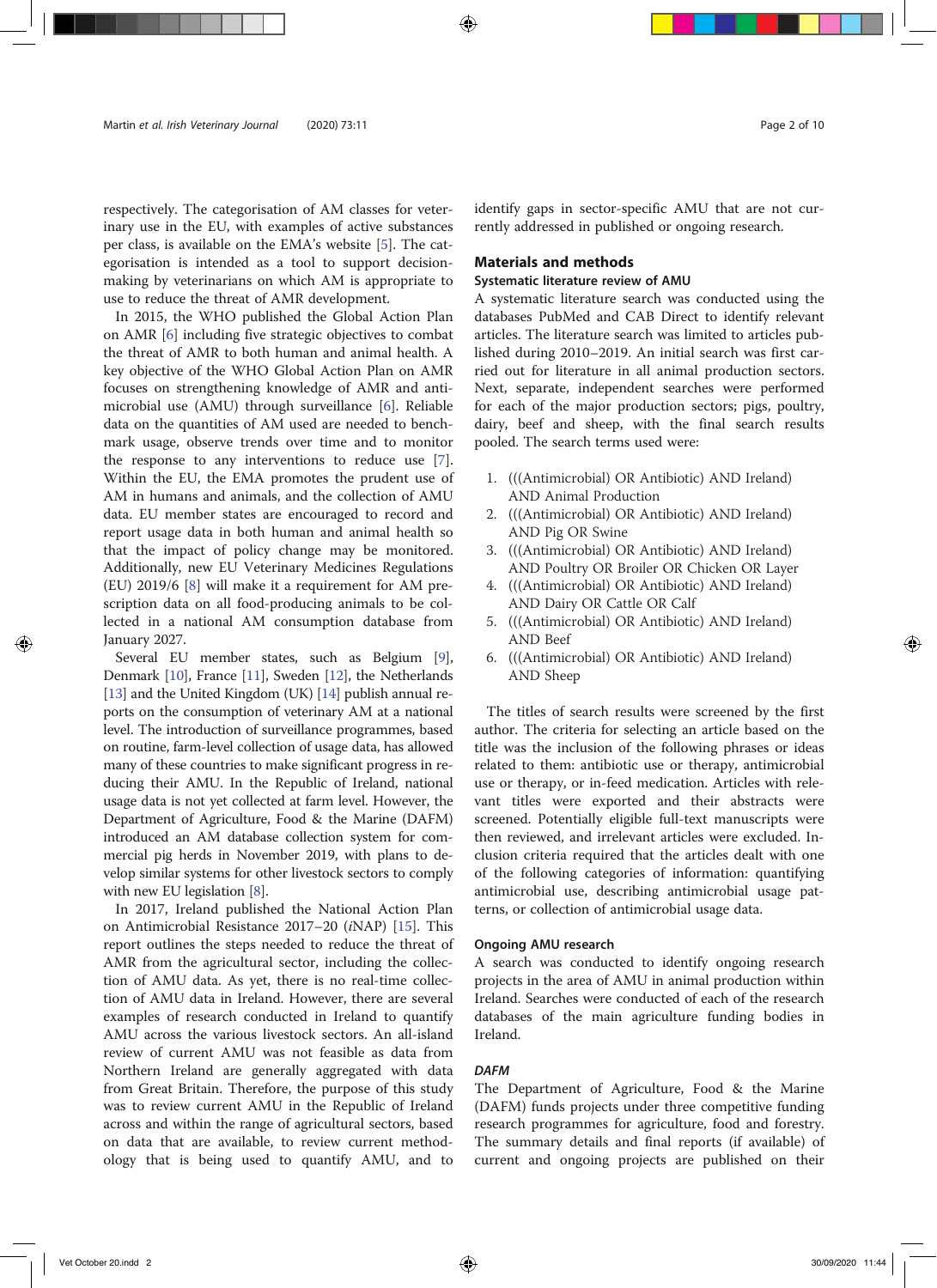website along with the names of the principal investigators [16]. A search was carried out of the DAFM website to identify relevant projects.

#### Safefood

safefood is the Irish Food Safety Promotion Board. safefood funds research on the island of Ireland in the areas of food safety, food hygiene, nutrition and healthy eating, and publishes information on funded projects on their website [17]. A description of the project is given, and any associated published reports, digital resources and peer-reviewed publication are listed. A search was conducted of the research portfolio on the safefood website, and project titles were then screened for relevance.

#### Teagasc

Teagasc, Ireland's national Agriculture and Food Development Authority provides training and advisory services to the agriculture and food industry as well as undertaking research. Teagasc provides funding for research in four main areas: 'Animal and Grassland Research and Innovation'; 'Crops, Environment and Land Use'; 'Food' and, 'Rural Economy and Development' [18]. A search was carried out of the Teagasc website to identify relevant projects funded through internal Teagasc funds and the Teagasc Walsh Fellowship fund. In addition, a search was conducted of the Teagasc TResearch publications. Teagasc TResearch is a technical science publication that communicates the scientific work being undertaken in Teagasc and collaborating research institutions. The search was limited to articles published in the last 10 years, 2010–2019. The same inclusion criteria as used in the systematic literature search were applied here.

#### Antimicrobial sales

Since 2009, the Health Products Regulatory Authority (HPRA; known as the Irish Medicines Board (IMB) prior to 2014) has produced an annual report on sales of veterinary AM in the Republic of Ireland. The report collates data on AM sales for the previous year provided to the HPRA by the marketing authorisation holders that market veterinary AM. The data is submitted to the EMA as part of the European Surveillance of Veterinary Antimicrobial Consumption (ESVAC) project. A search was carried out of the HPRA website to identify reports from recent years.

### **Results**

#### Background

#### Systematic literature review of AMU

Figure 1 illustrates the search process for peer-reviewed published literature. Three articles discussing AMU in Irish pigs were identified from the database search.



These articles discuss patterns of AMU and the effects on AMR, health and welfare [19–21]. Three articles were available on AMU in the dairy sector [22–24]. One article was available for the beef sector discussing AMU in calves [25]. No peer-reviewed data were available for current AMU in the poultry or sheep production sectors.

#### Ongoing AMU research

The search for ongoing AMU research identified work that has been carried out in the pig and poultry sectors under the Antimicrobial Use and Resistance in Animal Production (AMURAP) project funded by DAFM [26]. This project aims to gain a deeper understanding of the current AMU on commercial Irish pig farms and broiler crops. AMURAP is on-going and has to date focused on; the classes and quantities of AM used, and the patterns of use. Farm-level data has been recorded for the broiler sector as part of the AMURAP project, although this data has not yet been published [27]. The search also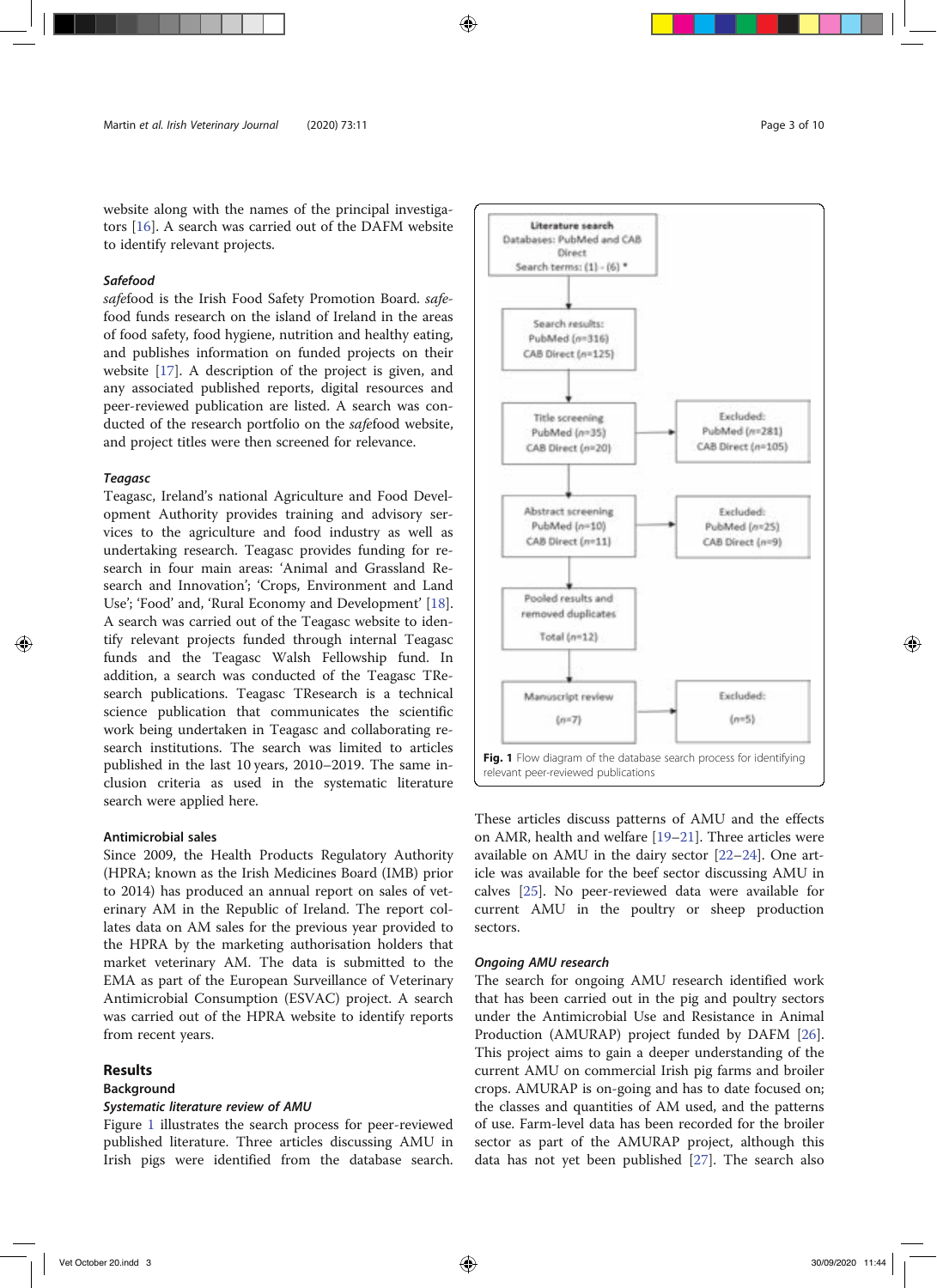

revealed projects funded by Teagasc and DAFM such as WELPIG and PATHSURVPIG which have explored the relationship between AMU, respiratory disease and welfare in pigs [19, 20]. Within the dairy industry, data on intramammary AMU for the years 2016–2019 have been analysed and are currently under review.

#### Antimicrobial sales

Ten reports on the consumption of veterinary AM were available on the HPRA website. Reports were available for the years 2009–2018. The reports provide a figure for the total tonnage of veterinary AM sold that year and breaks this figure down into AM classes and pharmaceutical form. Reports from the last 5 years were analysed [28–32].

#### National AMU

The total amount of veterinary AM sold in Ireland in 2018 was 99.4 t [28]. Figure 2 depicts the breakdown of AM supplied to the market in pharmaceutical form sold for 2018.

Over the last 5 years the sales of veterinary antimicrobials have remained between approximately 90–100 t (Table 1). The distribution of sales in classes of AM sold for the years 2014–2018 are illustrated in Fig. 3. The classes of AM sold have not changed substantially over the last 5 years. The sales of fluoroquinolones, classed as Category B ('Restrict') by the EMA, have remained relatively constant over this period, while the sales of the

Table 1 Sales (tonnes sold) of veterinary antimicrobials including 3rd & 4th generation cephalosporins,

| fluoroquinolones & macrolides for the years 2014–2018 [28–32] |      |      |           |      |      |
|---------------------------------------------------------------|------|------|-----------|------|------|
| Year                                                          | 2014 |      | 2015 2016 | 2017 | 2018 |
| All AM classes                                                | 894  | 969  | 1034      | 997  | 994  |
| 3rd & 4th gen. Cephalosporins 0.24 0.22                       |      |      | 0.25      | 0.30 | 0.33 |
| <b>Fluoroguinolones</b>                                       | 069  | 0.79 | O 94      | 0.85 | 0.84 |
| <b>Macrolides</b>                                             | 626  | 558  | 658       | 717  | 707  |

Category C ('Caution') macrolides and Category B 3rd & 4th generation cephalosporins have increased (Table 1).

The sales data collected by the HPRA is submitted to the EMA under the ESVAC project, and the EMA publishes an annual report on the sales of veterinary AM in Europe, the most recent report published in 2019 is based on data from 2017 submitted by 31 European countries [33]. The amounts of veterinary AM sold are reported in tonnes of active ingredient and in mg of active substance per Population Correction Unit (PCU) where PCU is an estimate of weight at treatment defined for each species. PCU is a theoretical unit of measurement developed by the EMA in 2009 [34]. The estimated PCU for Ireland (in 1000 t) of the population of foodproducing animals for 2017, was 2114 [33]. That year, Ireland's annual sales of veterinary AM was 99.7 t of active ingredient or 46.6 mg/PCU [33]. In terms of Category B AM, fluoroquinolones and 3rd & 4th generation cephalosporins had figures of 0.4 mg/PCU and 0.1 mg/ PCU, respectively, in Ireland for 2017.

# AMU by farm sector

# Pigs

The AMURAP project analysed a range of data to quantify AMU in the pig sector over a 12-month period in 2016. The total consumption of AM by weight of active ingredient was 14.5 t for the sample population; this sample represented one-third of the national population of pig herds, suggesting the AMU for the population of approximately 140,000 to 150,000 sows would be approximately 43.5 t of active ingredient. The total AMU for the sample farms combined was 161.9 mg/PCU [35].

The largest group of AM used (by weight of active ingredient) were tetracyclines (55.8%), followed by sulphonamides and trimethoprim (25.2%), macrolides (9.3%) and penicillins (7.8%), the remainder was made up of other AM classes [36]. The use of AM categorised as Category B was low in the study farms, however, the number of farms exposed was high, especially for fluoroquinolones.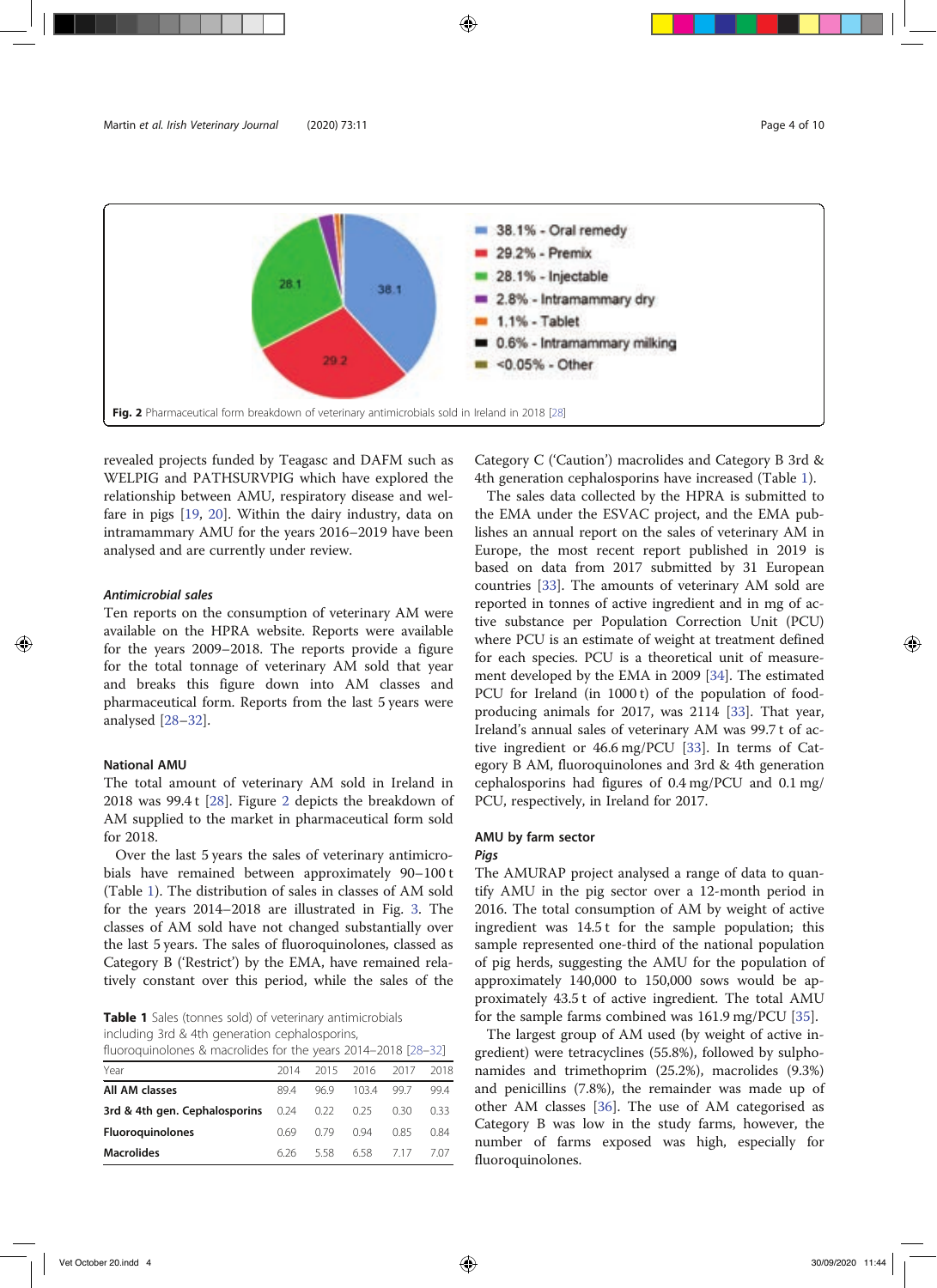

In terms of routes of administration, 97.5% of AM were administered orally; 89.2% in medicated feed, 7.2% in water, 1.1% in oral powder and 0.03% in oral doses. The remaining 2.5% was administered through injectables [36]. The large proportion of AMU attributed to oral remedies indicates AM are most frequently applied as group treatments. Analysis of AMU in medicated feed showed that 75.5% of all AM used in pig production are administered to pigs in the post weaning stages of production (4–13 weeks old).

Patterns of AMU in medicated feed on pig farms in Ireland are also described in a separate study carried out by Gibbons and colleagues, although this study does not provide quantities of AM used [21]. The findings are in agreement with those of O'Neill and colleagues [36] in that AM were frequently administered in the post weaning stages.

#### Poultry

Due to the confidentiality agreement between the researchers and the producers who provided the data it was not possible to report the quantities of AM used by the broiler crops in the AMURAP project study [27] in this review. The classes of AM used included penicillin (amoxicillin) and potentiated sulphonamides (sulfamethoxazole, sulfadiazine, and trimethoprim). There was no recorded use of AM classed as Category A, B or C in those crops.

The research analysed the number of diagnoses that received a prescription for an AM and categorised the results by diagnosis group. Nearly all diagnoses of young chick diseases received a prescription and nearly half of the diagnoses for intestinal disease received a prescription; almost half of all AMU occurred in the first week of life [27].

#### Dairy cattle

No data were available to estimate the overall quantities of AM used in the dairy industry. AMU in dairy calves representing calves reared in dairy-calf-to-beef systems has been studied and is discussed under beef cattle [25]. At a national level, only intramammary AMU has been described. More and colleagues used national sales and prescription data to describe trends in both intramammary Dry Cow Therapy (DCT) and intramammary Lactation Therapy (LT) AMU in dairy herds in Ireland [22, 23].

Sales of DCT intramammary products increased from 2003 to 2015 by approximately 106,000 tubes per year from a baseline of 2,250,000 [23]. The number of teat sealants sold also increased, indicating that farmers were using teal sealants in conjunction with, rather than as an alternative to using intramammary AM products. However, work by McAloon and colleagues (in review) has demonstrated a decline in DCT AMU between 2015 and 2019. In addition, the dairy industry has made a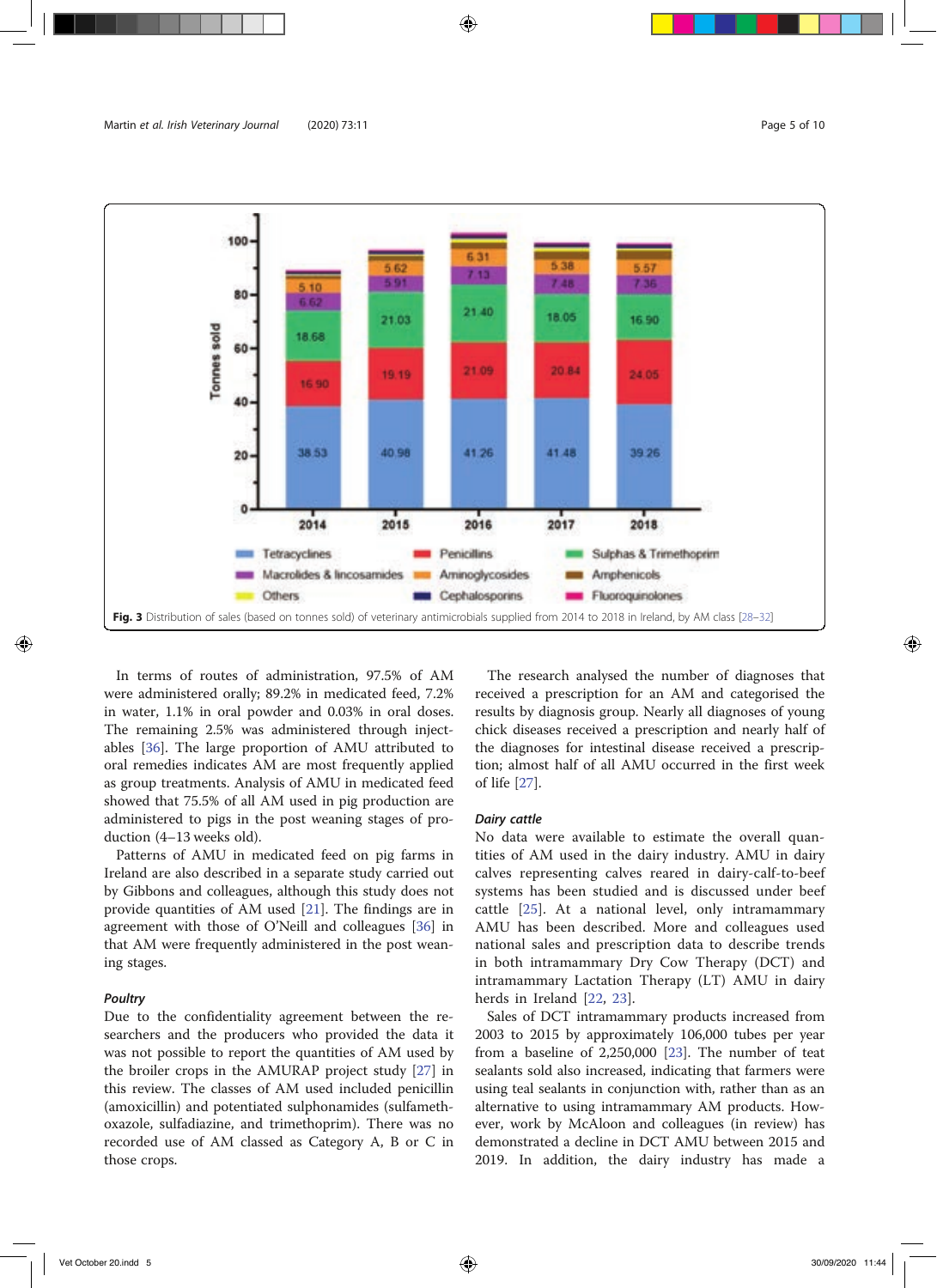# concerted move towards Selective Dry Cow Therapy (SDCT) under the umbrella of the CellCheck mastitis control program of Animal Health Ireland [37]. In contrast, there was a decrease in sales of LT intramammary products of approximately 26,000 tubes per year from 2003 to 2015 [23].

The classes used in intramammary AM products for DCT included aminoglycosides, cephalosporins and penicillins [23]. The use of 1st generation cephalosporins, categorised by the EMA as Category C in DCT products has increased steadily to a figure of 481 kg (quantity of active substance) in 2015 from a baseline of 147 kg in 2003 [23]. In LT tubes, the classes of AM used included aminocoumarin, aminoglycosides, cephalosporins, lincosamides, penicillins and sulphonamides. Macrolides and tetracyclines have not been present in LT intramammary products since 2005 and 2009, respectively. However, there has been continuous use of Category C 1st generation cephalosporins, and Category B 3rd and 4th generation cephalosporins in LT intramammary products over the period studied. Whilst there was an overall decrease in the quantity of active substance in LT intramammary tubes sold over the years, there was an increase in the sale of products containing 4th generation cephalosporins, with over 3 times as many 4th generation cephalosporins sold in 2015 than in 2003 [23].

#### Beef cattle

No data were available to estimate the overall quantities of AM used in the beef industry. The only research published to date in this area has quantified use in 0–6-month-old beef and dairy calves and the contribution of adult beef cattle has not yet been studied [25, 38]. Earley and colleagues studied AMU in the two main calf-rearing systems in Ireland, suckler calf-to-beef and dairy calf-to-beef. The average AMU for suckler beef calves from birth to six months was 7.25 mg/PCU with approximately two-thirds of that given in the first month of life and with 20.4% of suckler beef calves treated with AM for at least one disease event [25]. Dairy calves had an average AMU of 7.11 mg/PCU and 14.8% of dairy-bred calves were treated with AM at least once.

The AM prescribed most for dairy and suckler-beef calves during the study period were penicillin, mainly amoxicillin, tetracyclines mainly oxytetracycline, amphenicols (florfenicol) and fluoroquinolones (enrofloxacin and marbofloxacin) [25]. Fluoroquinolones, which are classed as Category B antimicrobials by the EMA, ranked highest in terms of Treatment Incidence (TI) across all calves in this study.

#### Sheep

No data were available to estimate the quantities of AM used in the sheep industry, either at an overall level or within a particular age group or specific use.

#### **Discussion**

This study highlights a significant deficit in the knowledge of AMU at sector-level in farmed animals in the Republic of Ireland. Currently, the only national-level AMU data is derived from sales data of veterinary AM medicines, and there are issues with sales data that need to be considered. Firstly, the figures are not corrected for population size, therefore fluctuations in sales may reflect changes in the national herd size. Furthermore, sales do not necessarily equate to on-farm use of AM and these figures do not consider AM which are held in stock. Additionally, the sales data includes sales of veterinary AM for use in companion animals, which may account for a larger proportion than expected. However, accepting these issues, some useful interpretations may be taken from the data. For example, while most pharmaceutical forms are used across sectors and therefore cannot be attributed to a specific industry, it is possible to relate the sales of intramammary products to the dairy sector. Furthermore, combining sales data with findings from research studies can help identify major gaps and possible attribution of sales data. For example, it was previously suspected that the cattle industries contribute little to the overall quantity of AM used when compared to more intensive industries such as pigs and poultry. However, further to recent research in the pig and poultry industries, up to 19 t of oral veterinary AM sold nationally are not accounted for in these industries [27, 36, 39]. It is possible that a large proportion of the approximate 19 t of oral AM sold may be attributed to use in the cattle industries for the treatment of sick calves. While the use of oral AM in calves in Ireland has been mentioned in literature [40], as yet no studies have investigated the quantities used for this purpose. Furthermore, the contribution of oral AMU in laying hens has not been considered. Sector-level data collection is needed to accurately attribute sales of oral AM to use in a specific industry.

The collection of sector-level data will add value to the sales data gathered, currently in Ireland, veterinary AM consumption is categorised by antimicrobial classes and pharmaceutical form sold [28]. In contrast, in countries such as Denmark and the Netherlands, sector-level data collection has allowed the distribution of AM consumption to be categorised by the main species [10, 13]. Categorising use by species has allowed these countries to identify the main industries driving AMU in the country and therefore implement targeted reduction strategies.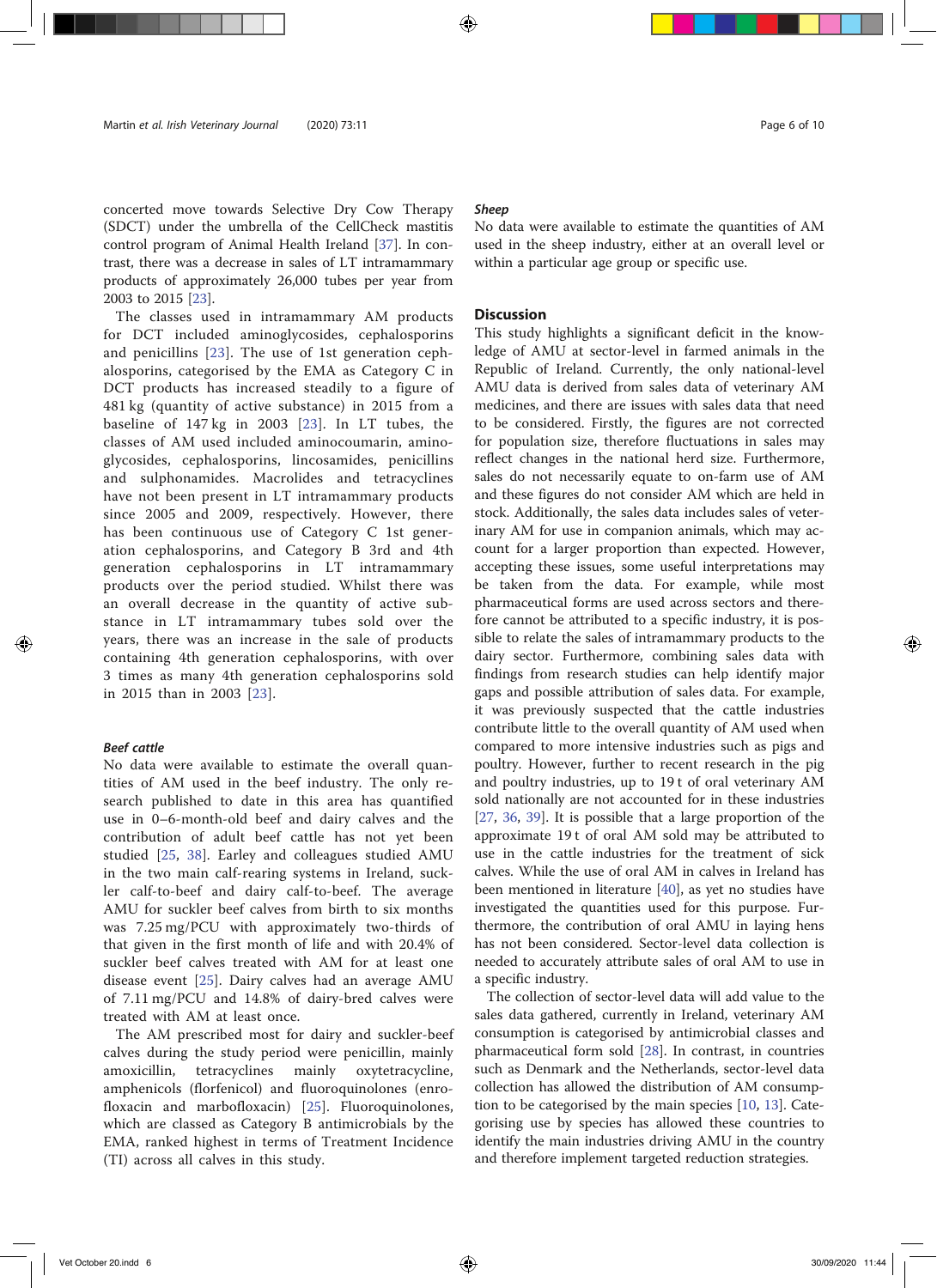While AMU data is not routinely collected for all species at sector-level in Ireland surveillance studies have provided insights into the quantities of AM used at sector-level, however, the quality of data available varies. Across the sectors, the pig industry has collected the most robust data on overall use, including quantities used, classes used and routes of administration. The quality of the data collected has allowed for estimates of overall use to be calculated and a large proportion of national sales to be accounted for. In 2016, the pig sector was estimated to have used 43.5 t of the veterinary AM sold [36], being 42% of total veterinary AM sold that year (103.4 t) [31].

Unlike the pig industry, less intensive industries have not gathered sufficient data to calculate a figure of overall use within the sector. Within the dairy industry, the data collected on intramammary AMU by More and colleagues has provided invaluable information on the use of intramammary products [22, 23]. However, a major limitation of this research is that only intramammary AM are discussed, the contribution of injectables or intrauterine AM are not considered. In a study conducted in the UK by Hyde and colleagues evaluating AMU on British dairy farms, intramammary products only made up 12.5% of AM used or sold, whereas injectables made up 78.1% [41]. The lack of data available, both at sales or prescriber level or indeed at farm level on non-intramammary AMU in the dairy sector is a challenge that will have to be overcome in order to better quantify AMU within this industry.

In addition to the forms of AM measured, the population studied can influence the quality of the AMU data collected. In research in the pig and poultry industries, the sample population included all age groups on the study farms [27, 36], thus allowing for a figure of overall use within the sector to be calculated. In other sectors, the contribution of each age group to overall use has not been considered. Studies which evaluate usage across all age groups on the farm glean a more holistic view of AMU across the sector, the exclusion of certain groups may affect the comparability of the data.

The comparability of animal production AMU data is a current issue in Ireland. Although some AMU data has been collected in most livestock species, it is difficult to make cross species comparisons due to the difference in metrics used to quantify use. The research studies included in this review used varying methods for quantifying AMU such as mg/PCU, DDDvet and DCDvet, or Treatment Incidence (TI). There are benefits to each indicator used, however, the results cannot be aggregated to compare trends across different sectors if there is inconsistency in the metrics used to quantify use. The indicators could be harmonised if there was open access

to the raw data or a unified database, however neither are currently available in Ireland.

To allow for robust comparisons across countries, recommendations for the most suitable metrics to use when quantifying country-level AMU to incorporate usage across all species should be considered. Collineau and colleagues published a review on the selection of appropriate indicators for the quantification of AMU in humans and animals [42]. This review highlights the challenge of making comparisons between populations; the differences in AM products, treatment protocols and the population at risk hamper the comparability of any data collected [42]. Collineau and colleagues recommend the preferred use of dose and course metrics for country-level comparisons, with sector-level mg/PCU as an acceptable alternative. Mills and colleagues suggested that country-specific versions of the daily dose and course metrics would improve representativeness but note that tailoring the metrics may prove impractical in the short-term and the current standardised ESVAC dose and course metrics (DDDvet and DCDvet) are a viable alternative [43]. Currently overall mg/PCU is the metric used by the EMA in their annual reports on veterinary AMU, and it is also used by the European Food Safety Authority (EFSA) and European Centre for Disease Control (ECDC) to monitor AMU and AMR in food-producing animals [44]. However, care should be taken when using mg/PCU for country-level comparisons, as it is heavily influenced by the relative size of different sectors in terms of biomass and use within each sector [45]. Sector-level values of mg/PCU would allow for cross-species comparisons and more accurate comparisons at country-level.

The latest ESVAC report published by the EMA in 2019, describes trends in AM sales for all foodproducing species, expressed in mg/PCU, for 25 EU member states from 2011 to 2017 [33]. As mentioned, country-level comparisons using overall mg/PCU should be interpreted with caution, given the size differences of farming sectors in terms of biomass and differences in use within each sector. Ireland has shown comparatively low levels of overall usage, 46.6 mg/PCU, however research in the pig sector has shown AMU levels of 161.9 mg/PCU [35], which is not reflected in the overall mg/ PCU as the pig sector accounts for a small percentage of total biomass [46]. Ireland's predominant livestock sector is cattle, where AMU is typically low, therefore country-level mg/PCU will be favourable. Overall usage has appeared consistent in Ireland during this period (2011–17), however, within-country temporal trends in overall mg/PCU will be influenced by fluctuations in the national herd size. The increase in the size of the cattle herd (in terms of biomass) accompanied by a flatline trend in overall use may actually represent an increase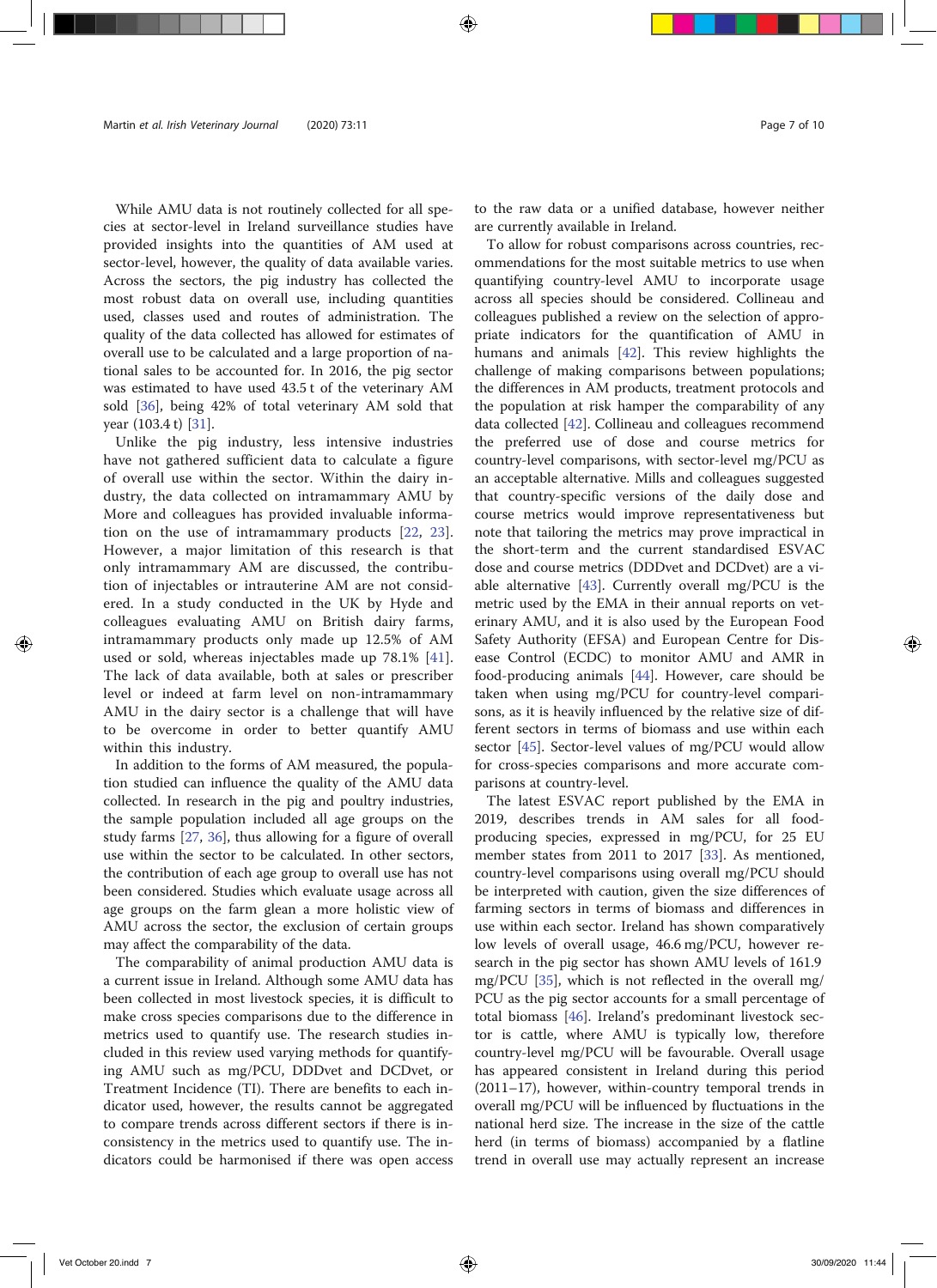in mg/PCU in the non-cattle sectors. Accepting the issues with mg/PCU as a metric for country-level comparisons, some useful interpretations can be taken from the ESVAC report. The report shows that overall sales of veterinary AM fell by more than 32% between 2011 and 2017, with some of the largest reductions in countries with the highest usage initially [33]. However, usage has appeared consistent in Ireland whilst declining in other countries. For example, the UK, have decreased their AMU, in terms of mg/PCU, by almost 50% in the last 5 years, with reductions in each sector's mg/PCU [14]. The sales figures suggest Ireland has fallen behind in efforts to reduce global veterinary AMU and progress made in member states highlights the need for change in Ireland. The overall decline in sales has been achieved through the introduction of targeted AMU reduction strategies, including among others, increased monitoring of use, benchmarking, restrictions on use and the introduction of national reduction targets [33]. Ireland's National Action Plan on AMR (iNAP) will be revised in 2020, which provides an opportunity to learn from the success of other EU member states and incorporate improved reduction strategies into the next stages of the plan.

The ability for Ireland to reduce national veterinary AMU will be greatly increased if the monitoring of AMU can be improved. The sector-level data collected in surveillance studies has provided valuable information on AMU in farmed animals albeit on a small scale. To monitor AMU at a larger scale in the pig industry, DAFM have introduced an AM data collection system, 'AMU Pig', for commercial pig herds in Ireland, which will report usage in mg/PCU [47]. Approximately 300–

400 commercial pig herds (herds slaughtering > 200 pigs per annum) were invited to register for the system, in which farmers will input their AMU quarterly. Currently the system is voluntary, but it will become a requirement for participation in the Bord Bia Pig Quality Assurance Scheme (PQAS) in 2020 and a requirement by EU law in January 2022. Within the poultry industry, DAFM is currently working to produce a national AMU figure for the broiler sector [39]. The layer sector will also need to be considered to provide a comprehensive picture of AMU in the Irish poultry industry. Additionally, the implementation of new EU legislation will result in the collection of AMU data in the less intensive livestock industries, such as dairy, beef and sheep. Figure 4 provides a timeline of events in AMU data collection in the animal health sector in Ireland.

The development of AMU surveillance systems will allow for national use to be monitored and reported. In addition to monitoring trends in AMU at both sector and national level, the availability of usage data will allow Ireland to benchmark farms and veterinarians. Benchmarking has proven to be useful in reducing AMU in other EU member states, such as the Netherlands [13] and Denmark [10]. However, while the collection of AMU data will be valuable for monitoring progress, it comes with its own set of challenges. DAFM anticipate that AMU data from all food-producing animals except pigs will initially be gathered from the veterinarians prescribing the medicines [48]. While prescription data provides a more comprehensive picture of AMU than sales data, there is a possibility of over-reporting as the quantities used by the farmer, the end-user of the product, may be

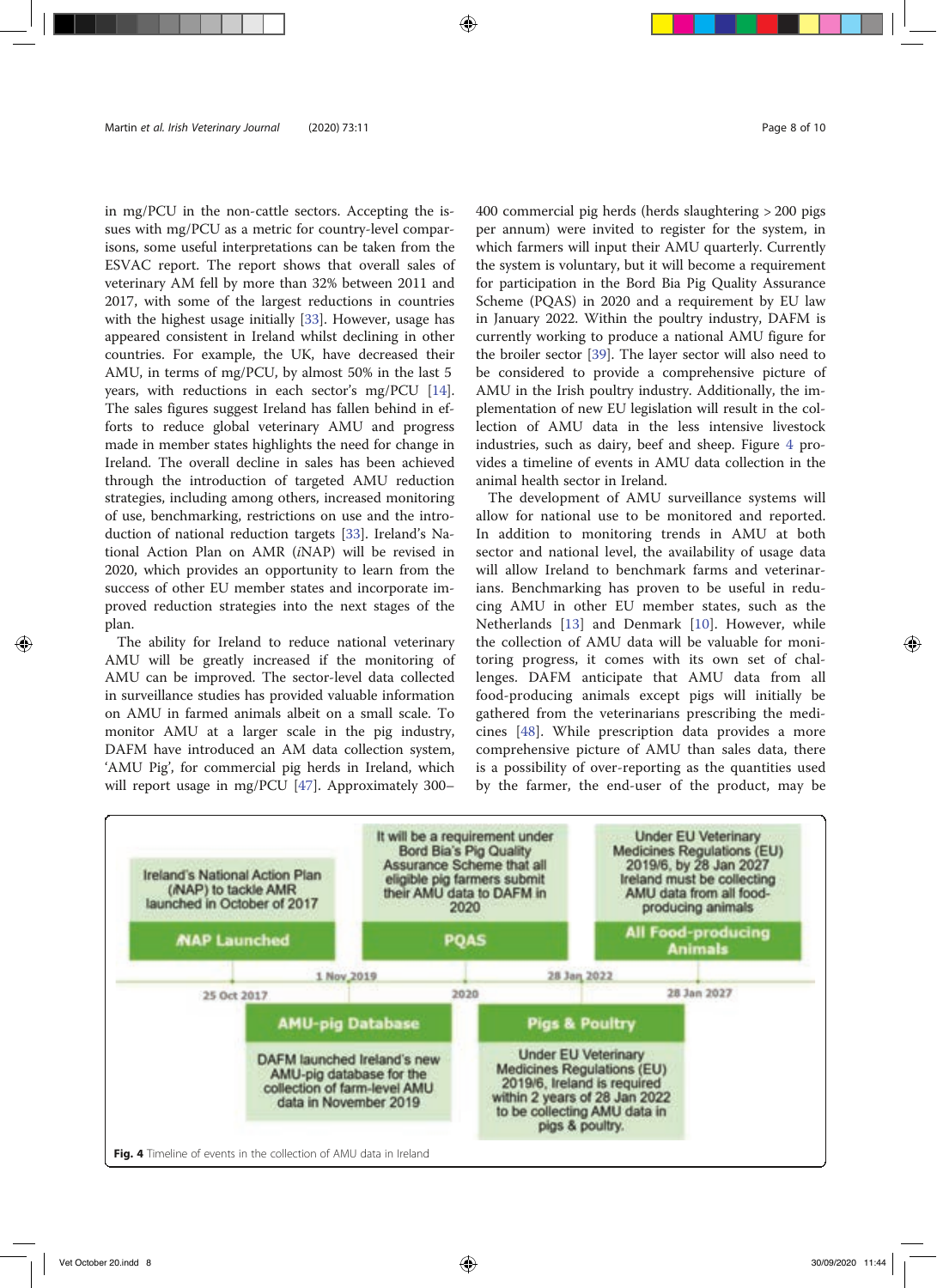different from that prescribed. The quantification of AMU from prescription data may also be challenging in sectors with traditionally low veterinary involvement, such as sheep. The obtainment of accurate farm-level usage records would be ideal, however the feasibility of obtaining robust and accurate usage records from all farms in Ireland is uncertain. Farmers are required to record usage data. However, maintaining accurate records requires commitment from all those working with livestock, and without any incentives, farmers may lack the motivation to report use resulting in underreporting.

This review provides an insight into current AMU in animal production in the Republic of Ireland and highlights the need for robust AMU data collection across all livestock sectors. The standardisation of data collection methods will allow for comparison within and between species. AMU data collection systems will be developed in the future to ensure Ireland complies with EU regulations however there will be challenges in collecting robust and accurate data. In the short term, smaller surveillance studies would be beneficial to build on knowledge of AMU in food-producing animals, especially in less intensive industries such as beef and sheep, where information is currently lacking.

#### Conclusion

The development of AMR is a continuing threat for humans and animals; thus it will be important to monitor AMU and AMR at practice and farm-level across all production sectors. This review has highlighted significant gaps in the knowledge of AMU in food-producing animals in the Republic of Ireland. Farm-level usage data will provide insight into the trends of use and allow for targeted interventions. The efficacy of reduction strategies will be improved if they can be targeted at specific behaviours, patterns of use and specific high usage farms. While progress has been made in the pig and poultry sectors, the less intensive industries such as the beef and sheep sectors, have a long way to go with regards to providing a comprehensive overview of AMU, progress cannot be demonstrated in the absence of data collection.

#### Abbreviations

AM: Antimicrobial; AMR: Antimicrobial resistance; AMU: Antimicrobial use; AMURAP: Antimicrobial Use and Resistance in Animal Production; AMEG: Antimicrobial Advice Ad Hoc Expert Group; CIA: Critically Important Antibiotics; DAFM: Department of Agriculture, Food & the Marine; DCDvet: Defined Course Doses for animals; DDDvet: Defined Daily Doses for animals; DCT: Dry Cow Therapy; ECDC: European Centre for Disease Control; EFSA: European Food Safety Authority; ESVAC: European Surveillance of Veterinary Antimicrobial Consumption; EMA: European Medicines Agency; EU: European Union; HPRA: Health Products Regulatory Authority; iNAP: Ireland's National Action Plan on Antimicrobial Resistance; LT: Lactation Therapy; PQAS: Pig Quality Assurance Scheme; PCU: Population correction

unit; SDCT: Selective Dry Cow Therapy; TI: Treatment Incidence; UK: United Kingdom; WHO: World Health Organisation

#### Acknowledgements

The authors gratefully acknowledge valuable discussions with Caroline Garvan and Julie Bolton (Department of Agriculture, Food & the Marine), and the feedback received from Finola Leonard (University College Dublin) on the final manuscript.

#### Authors' contributions

HM wrote and drafted the manuscript, with input from all authors on study design. All authors read and approved the final manuscript.

#### Funding

This study was completed as part of the project "Use of antimicrobials in animal health on the island of Ireland: knowledge, attitudes and behaviour" funded by safefood, the Food Safety Promotion Board, under Fund No. 04– 2018.

#### Availability of data and materials

Not applicable.

#### Ethics approval and consent to participate

Not applicable

#### Consent for publication

Not applicable.

# Competing interests

The authors declare that they have no competing interests.

#### Author details

<sup>1</sup>School of Veterinary Medicine, University College Dublin, Belfield, Dublin 4, Ireland. <sup>2</sup>Pig Development Department, Teagasc Animal and Grassland Research and Innovation Centre, Moorepark, Fermoy, Co. Cork, Ireland. <sup>3</sup>Centre for Veterinary Epidemiology and Risk Analysis, School of Veterinary Medicine, University College Dublin, Dublin, Ireland. <sup>4</sup>Department of Agriculture, Food & the Marine, Agriculture House, Kildare St, Dublin 2, Ireland.

#### Received: 23 March 2020 Accepted: 19 June 2020 Published online: 26 June 2020

#### References

- 1. Food and Agriculture Organization of the United Nations. Antimicrobial Resistance (AMR) Addressing Antimicrobial Usage in Livestock Production Industry WHAT IS AMR? 2016. http://www.fao.org/3/a-i6386e.pdf Accessed 22 Jan 2020.
- 2. Chantziaras I, Boyen F, Callens B, Dewulf J. Correlation between veterinary antimicrobial use and antimicrobial resistance in food-producing animals: a report on seven countries. J Antimicrob Chemother. 2013;69(3):827–34.
- 3. Finley RL, Collignon P, Larsson DGJ, McEwen SA, Li X-Z, Gaze WH, et al. The scourge of Antibiotic Resistance: the important role of the environment. Clin Infect Dis. 2013;57(5):704–10.
- 4. World Health Organization. Critically Important Antimicrobials for Human Medicine 6th Revision 2018. 2019. https://apps.who.int/iris/bitstream/ handle/10665/312266/9789241515528-eng.pdf?sequence=1&isAllowed=y Accessed 15 Jan. 2020.
- 5. European Medicines Agency. Categorisation of antibiotics for use in animals for prudent and responsible use. 2019. https://www.ema.europa.eu/en/ documents/report/categorisation-antibiotics-use-animals-prudentresponsible-use\_en.pdf Accessed 26 Feb. 2020.
- 6. World Health Organization. Global Action Plan on Antimicrobial Resistance. 2015. https://apps.who.int/iris/bitstream/handle/10665/193736/97892415 09763\_eng.pdf?sequence=1 Accessed 13 Dec. 2019.
- 7. Masterton R. The importance and future of antimicrobial surveillance studies. Clin Infect Dis. 2008;47(1):21–31.
- 8. Regulation (EU) 2019/6 of the European Parliament and of the Council of 11 December 2018 on veterinary medicinal products and repealing Directive 2001/82/EC (Text with EEA relevance) Official Journal of the European Union. 2019;L4:43–167.